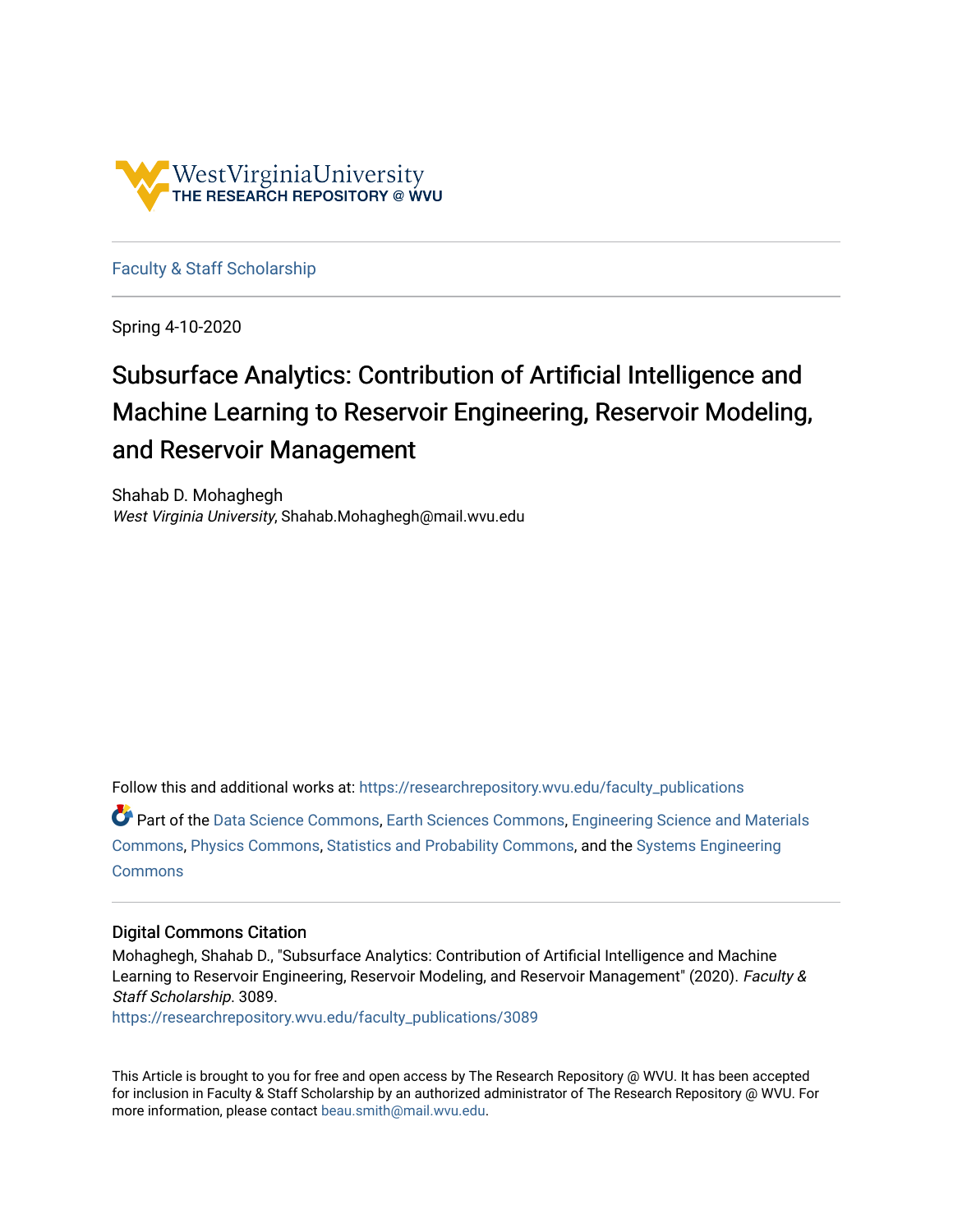

**PETROLEUM EXPLORATION AND DEVELOPMENT**  Volume 47, Issue 2, April 2020 Online English edition of the Chinese language journal

ScienceDirect

**Cite this article as:** PETROL. EXPLOR. DEVELOP., 2020, 47(2): 225–228.

#### **EDITORIAL**

# Subsurface analytics: Contribution of artificial intelligence and machine learning to reservoir engineering, reservoir modeling, and reservoir management



## MOHAGHEGH Shahab D.\*

Petroleum & Natural Gas Engineering, West Virginia University, Morgantown, WV 26506, USA

### Introduction

Traditional Numerical Reservoir Simulation has been contributing to the oil and gas industry for decades. The current state of this technology is the result of decades of research and development by a large number of engineers and scientists. Starting in the late 1960s and early 1970s, advances in computer hardware along with development and adaptation of clever algorithms resulted in a paradigm shift in reservoir studies moving them from simplified analogs and analytical solution methods to more mathematically robust computational and numerical solution models.

The new computational paradigm overcame the mathematical limitations of the analytical solution methods. It introduced a more realistic solution when compared to the simple analog models such as CRMs (Capacitance-Resistance Modeling introduced to the oil industry in 1943 by W. A. Bruce) $[1]$ . Complex, second order, non-linear partial differential equations that governs fluid flow in the porous media were solved numerically at speeds that were unthinkable just a few years before<sup>[2]</sup>. Today, the capabilities of this technology to model reservoirs is hardly contested. It is now a widely accepted technology among engineers and scientists in the oil and gas industry.

The foundation of the traditional numerical reservoir simulation technology is our current understanding of the physics of the storage and transport phenomena followed by our mathematical modeling capabilities. The complexities associated with the physics and the geology of the reservoirs being modeled determine the amount of compromise that is required during the modeling process. The application of traditional numerical reservoir simulation to unconventional resources such as shale is a good example of how much compromise is required during the modeling process. Compromises in the application of numerical reservoir simulation in unconven-

tional resources such as shale plays appear in the form of gross assumptions and simplifications that in some cases make the entire process irrelevant, and at best, an academic exercise.

As far as the traditional numerical reservoir simulation is concerned, if our developed model does not match some of the field measurements such as hydrocarbon production or flowing bottom-hole pressure, then we modify other field measurements, such as reservoir characteristics, in order to achieve a history match. The question that has been rising in the past several years, asks: *Is it possible to accomplish this same objective with another set of techniques that minimize the amount of the required compromises or assumptions*. The objective being the incorporation of all field measurements representing the injection and production wells, reservoir (rock and fluid) characteristics, completion design and implementation, and operational constraints in order to build a robust reservoir simulation model that can accurately match the field's production history as well as forecasting its behavior. Subsurface Analytics that is defined as the application of Artificial Intelligence and Machine Learning (AI&ML) in reservoir engineering, reservoir modeling, and reservoir management is a new technology that provides a positive answer to the above question: *Yes, it is possible*.

#### 1. Subsurface Analytics

Subsurface Analytics is a new technology that changes the way reservoir simulation and modeling is performed. Instead of starting with the construction of mathematical equations to model the physics of the fluid flow through porous media and then modification of the geological models in order to achieve history match, Subsurface Analytics that is a completely data-driven reservoir simulation and modeling technology<sup>[3]</sup> takes a completely different approach. In data-driven reservoir

**\* Corresponding author.** E-mail: Shahab.Mohaghegh@mail.wvu.edu

https://doi.org/10.1016/S1876-3804(20)60041-6

**Received date:** 18 Feb. 2020; **Revised date:** 31 Mar. 2020.

Copyright © 2020, Research Institute of Petroleum Exploration & Development, PetroChina. Publishing Services provided by Elsevier B.V. on behalf of KeAi Communications Co., Ltd. This is an open access article under the CC BY-NC-ND license (http://creativecommons.org/licenses/by-nc-nd/4.0/).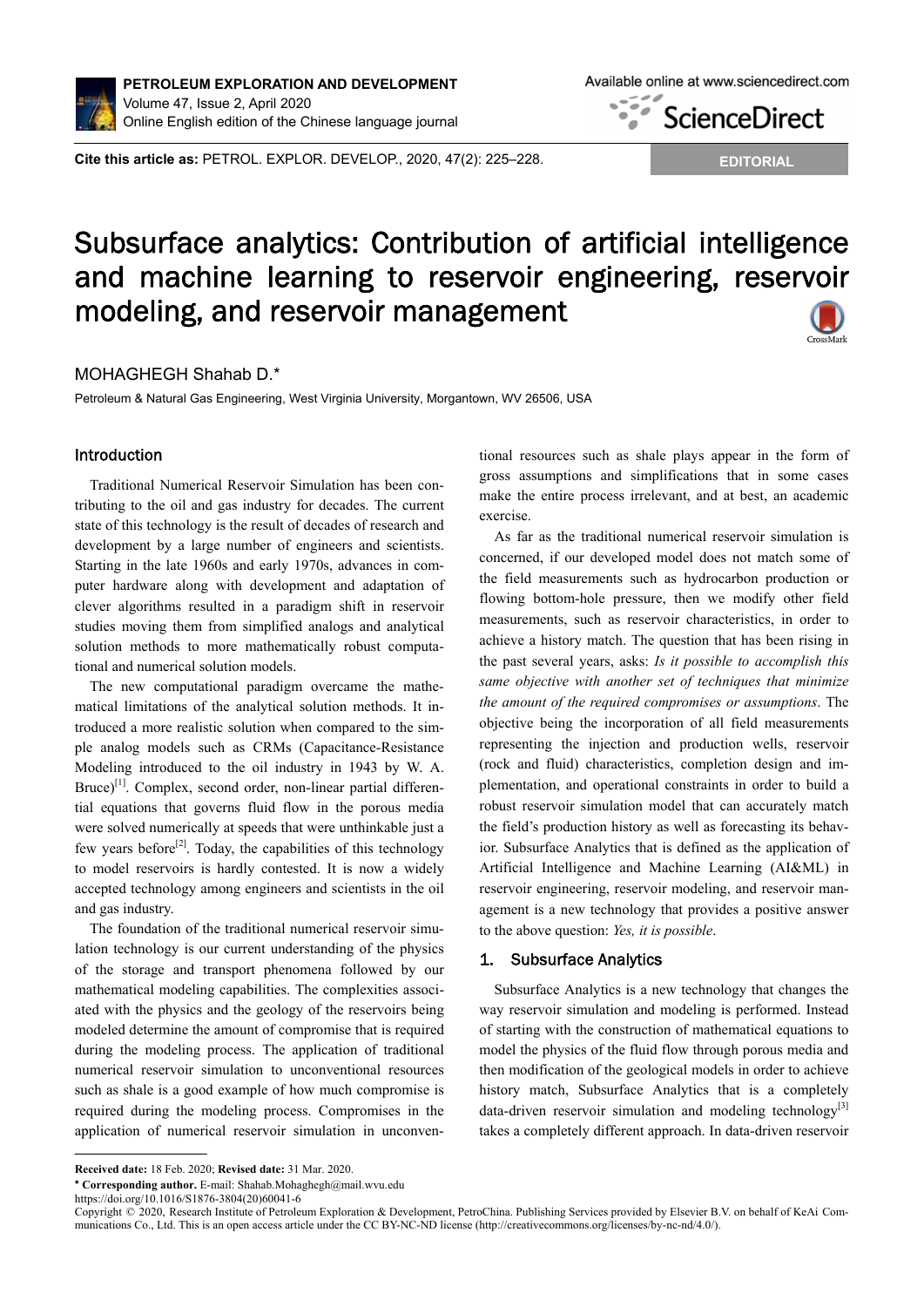modeling, field measurements form the foundation of the reservoir model. Using data-driven, pattern recognition technologies; the physics of the fluid flow through porous media is modeled through discovering the best, most appropriate relationships between all the measured data in a given reservoir.

In this approach in order to match the dynamic field measurements such as fluid (oil, gas, and water) productions, reservoir pressure, and water saturation, the interaction between all the field measurements such as reservoir characteristics, well placement and trajectory, completion details in space and time, operational constraints, etc. are modeled through discovery of the complex set of relationships and patterns between all the field measurements. The key characteristics of Subsurface Analytics are *(a)* No Interpretations, *(b)* No Assumptions, *(c)* No Complex Initial Geological Model, and therefore, *(d)* No Upscaling. Furthermore, it is important to note that the main series of dynamic variables that are used to build this model are measured on the surface (flow line and wellhead pressure and temperature, choke setting, as well as oil, gas and water production) while other major static (well logs, cores, seismic, etc.) and sometimes even dynamic (completions) characteristics are based on subsurface measurements. Using this combined series of surface and subsurface field measurements make this technology to be a coupled reservoir and wellbore simulation models rather than just a reservoir model.

The model history matches every individual well in the field. The "History Matching" process of the Subsurface Analytics is completely automated taking a small fraction of the time when compared with the history matching of the traditional numerical simulation models. Unlike history matching of the traditional numerical simulation models where local (well-based) modification of the model (measured reservoir characteristics, transmissibility, skin, etc.) plays a crucial role, especially for highly complex mature fields, the automatic history matching of Subsurface Analytics does not include any local modifications of the model.

Subsurface Analytics completely changes how mature fields are modeled. Deployment of this Coupled Reservoir-Wellbore Simulation (CRWS) modeling technology that is based on Artificial Intelligence and Machine Learning has a small computational footprint. The small computational footprint significantly contributes to many post modeling analyses such as single and multi-parameter sensitivity analysis, uncertainty quantifications, production and recovery optimizations, infill location optimization, injection optimization, and field development planning.

## 2. Subsurface Analytics vs. Traditional Numerical Reservoir Simulation

To build a reservoir simulation model based on our current understanding of the physics, we code computer programs to solve a set of mathematical formulations using numerical so-

lution methods. During this process, we tell the computer through a set of pre-determined computer codes, exactly what to do with an amazing amount of systematic details. During this process, we can make a simple mistake and the code will fall apart. If the mistake is part of the coding language, for example in "C" or "C++", if we miss a semicolon (;), then hundreds of thousands of lines of code will collapse. If the mistake that we make is from an engineering point of view, for instance using the wrong unit system for a given variable, again, the code will give you completely non-sense answers. In other words, when you are building a numerical reservoir simulation model, *it is all about "YOU"* (and your team).

Numerical reservoir simulation and modeling has to do with your understanding of the physics of the fluid flow through porous media as well as your understanding of the geology of the field and the reservoir that you are modeling. Please do not forget that none of us has ever actually been down there and have seen a hydrocarbon reservoir that is thousands of feet under the ground. Furthermore, numerical reservoir simulation has to do with your experience of how many of such reservoirs you have modeled in the past, and how many times the models that you have developed helped the operator make correct decisions, or how many times it provided wrong information for decision making. Many times during the development of numerical reservoir simulation models, specifically for complex reservoirs, your potential success is a function of how many experts in geology, petro-physics, geo-physics, and reservoir engineering are involved in your team and how much time they spend together to come up with common agreements of what is happening thousands of feet under the ground.

Furthermore, we all know that one of the most important characteristics of building numerical reservoir simulation has to do with the deadline. The length of time that you and your team have been given to build and history match the numerical reservoir simulation model largely determines the quality of your model. If you have any doubt about this fact, ask actual reservoir modelers that are working for operating companies or service companies that have to meet deadlines for field development planning purposes. With all of these facts that were mentioned about the development of numerical reservoir simulation models, your team will take all its understandings of these details and communicates them with the computer through computer code/language. Your team will tell the computer what exactly needs to be done, systematic and with incredible amount of details.

Therefore, in one sentence, *traditional numerical reservoir simulation and modeling is all about you, and your understanding of the physics and geology*. In this technology, data is there, to serve your understanding of the physics and geology. You will be using a series of mathematical formulations that have already been developed to model the physics of fluid flow through porous media. These mathematical formulations determine what variables must be measured in order to pro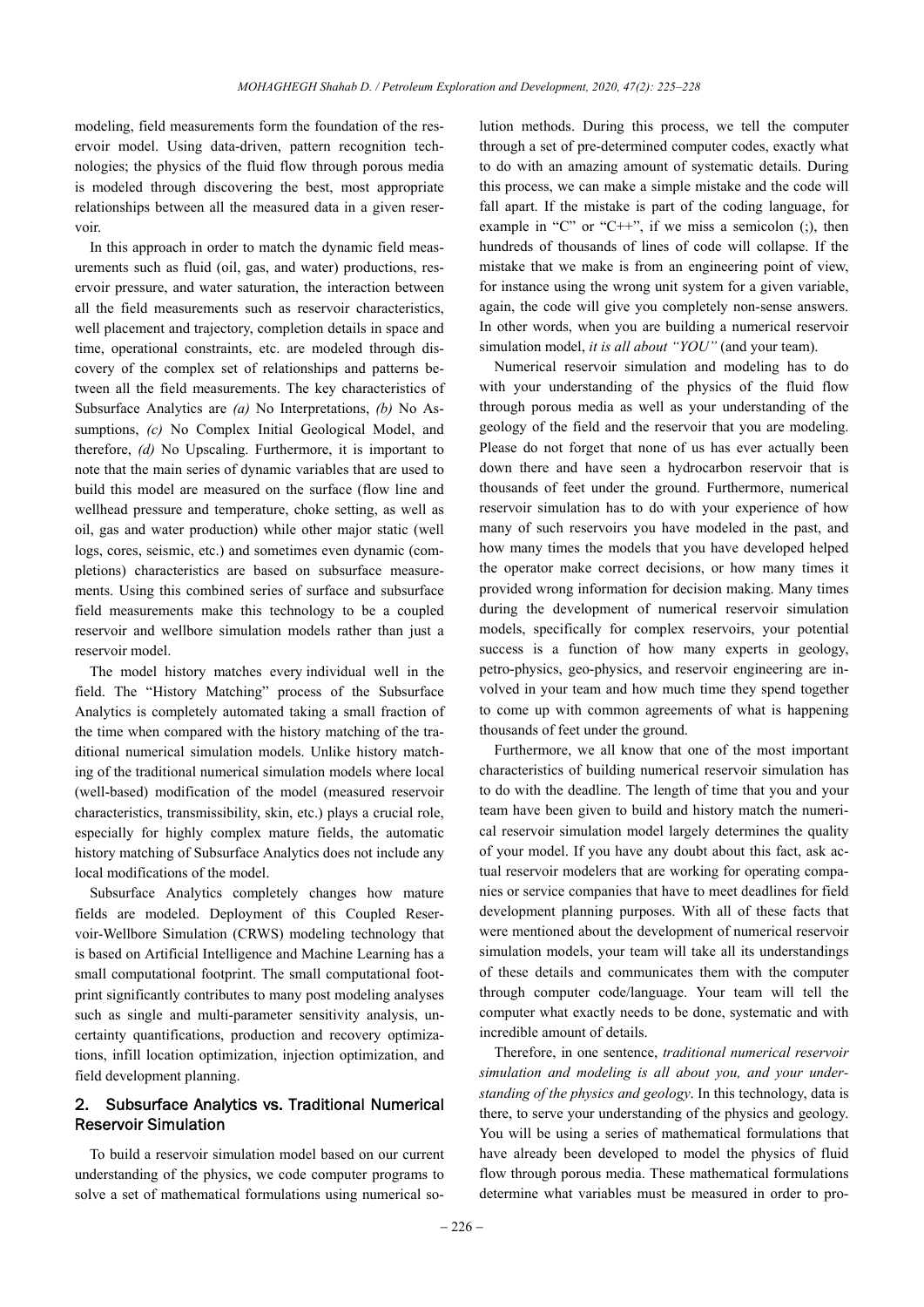vide a solution. Please keep in mind that any kind of biases and preconceived notions or assumptions that are made by anyone in the team of geo-scientists and reservoir engineers will influence the final solution and the final decision-making. Also, please do not forget that certain amounts and types of problem or solution simplifications are always required in order to make it possible to build numerical reservoir simulations. Therefore, you better have a team of highly educated and highly experienced geologists, petro-physicists, geo-physicists, and reservoir engineers in order to be able to trust the outcome of such exercises. These are facts, no matter how you choose to deal with them or how you end up defining them.

To build a reservoir models based on Artificial Intelligence and Machine Learning (Subsurface Analytics) the most important requirement is "Data", i.e. field measurements. The major differences between using Artificial Intelligence and Machine Learning to build a reservoir model and make decisions based on the model's outcome versus using traditional numerical reservoir simulation are the avoidance of human biases, preconceived notions, and any type of assumptions or problem/solution simplifications. When it comes to purely data-driven reservoir modeling, it is all about facts, field measurements, and data. You must let the data, the field measurements, to guide the solutions, not you. In other words, when you are building a data-driven reservoir simulation model, *it is all about "DATA"* (field measurements).

I hope this does not create confusion in people that truly and correctly believe that domain expertise (in this case reservoir engineering) is the most important characteristic of the team members that will be developing data-driven reservoir model. I have been preaching the critical importance of domain expertise in the application of AI and Machine Learning in our industry for more than 25 years [3]. However, recently it has become highly evident that when the domain experts that are in charge of developing AI-based reservoir models are not expert practitioners of Artificial Intelligence and Machine Learning and have superficial understanding of these new technologies, then they will end up developing so called "hybrid models".

To put it simplistically, the objective of the open "Machine Learning" algorithms that are used to build reservoir models are to explore and find patterns in the field measurements that must make physical sense to the scientist and engineers in the field. The patterns that the Machine Learning algorithms try to discover from large amounts of data should be able to accurately and simultaneously correlate all of the output dynamic variables with all other static and dynamic field measurements. The output of the AI-based reservoir models are oil, gas, and water production (as well as reservoir pressure and water saturation) from each well in the field, while the input to the model are a series of parameters that represent reservoir characteristics and identify how each of the wells were drilled, completed, and operated.

Obviously, this is not a simple endeavor. If you think that

by learning the mathematics behind the open Machine Learning algorithms you can simply accomplish this task, then you will soon be disappointed. Apparently, such disappointments have been the main reason that some individuals and start-up companies have gone back to the mathematical formulations to get their models to make sense, and then end up calling them "hybrid models".

#### 3. Hybrid Models

Recently, some individuals and/or start-ups have been using terminologies that to some people may sound like a new approach to modeling using Artificial Intelligence and Machine Learning. They have been using many names such as Hybrid Modeling, Physics-Based Data-Driven Modeling, Physics-based AI-models, Augmented AI Models, Data-Physics, etc. that seem to be referring to same type of thinking. It seems that all these approaches have been developed for the same following reasons:

a. Lack of ability to build a reasonable model using only Artificial Intelligence and Machine Learning, therefore using the traditional mathematical formulations in order to serve their modeling purpose,

b. Using Artificial Intelligence and Machine Learning as a marketing tool for their traditional approaches to modeling that now have a different interface,

c. Lack of ability to explain the results generated by models that are developed using Artificial Intelligence and Machine Learning,

d. Lack of ability to respond to the challenges put forward by the traditionalists in our industry,

When traditional mathematical equations are used in combination with the data-driven models that are developed by Artificial Intelligence and Machine Learning techniques, these models cannot be referred to as a new approach to engineering problem solving. These techniques are really the same as a series of techniques that have been used in our industry for decades. The fact is that in such cases, the data-driven approach becomes a purely statistical approach rather than an Artificial Intelligence and Machine Learning approach [4].

The main reason behind the fact that they cannot develop AI-based reservoir models that can justify and or explain the physics and geology is the statistical approach to problem solving. This means they are looking for correlation and use statistical regression approaches to deal with the data. This is a traditional statistical approach. It has no connection to physics and geology. That is why it cannot explain the causations behind the correlations. Therefore, in order to make their model sensible, these individuals and/or start-ups use the traditional mathematical formulations to serve their models, sometimes by generating data sometime by other approaches.

The main reasons for these approaches (if it is not all about marketing) is the lack of understanding of Artificial Intelligence and Machine Learning and how this technology can help scientists and engineers to solve physics-based problems.